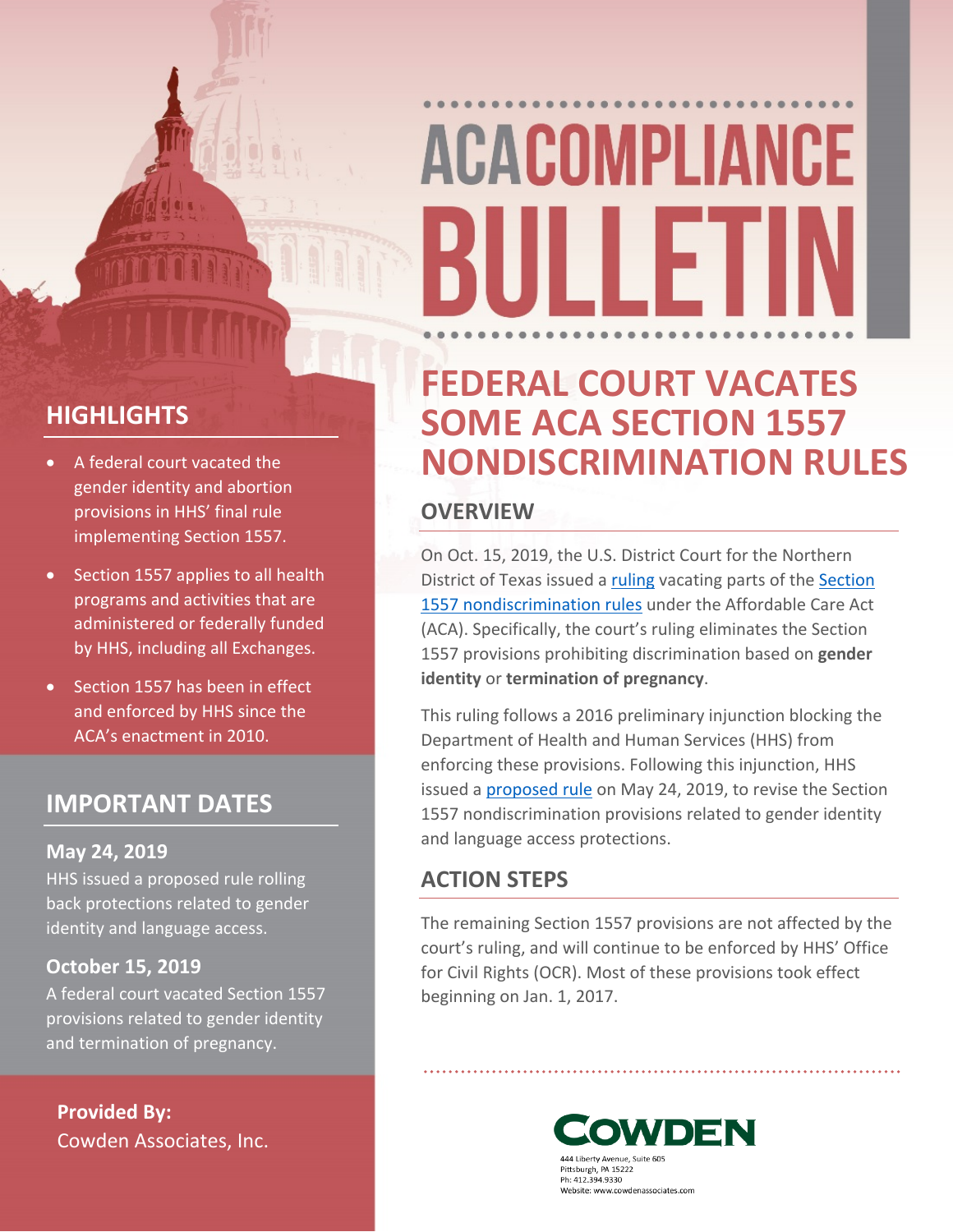# **ACACOMPLIANCE BULLETIN**

#### **Overview of the Section 1557 Final Rule**

ACA Section 1557 is the first federal civil rights law to broadly prohibit discrimination on the basis of sex in federally funded health programs. Previously, civil rights laws enforced by the Office of Civil Rights (OCR) broadly barred discrimination based only on race, color, national origin, disability or age. The Section 1557 nondiscrimination protections apply to all health programs and activities that receive federal funding from HHS or that are administered by HHS, including both federally facilitated and state-based Exchanges.

On May 13, 2016, HHS issued a [final rule](https://www.gpo.gov/fdsys/pkg/FR-2016-05-18/pdf/2016-11458.pdf) implementing ACA Section 1557 regarding nondiscrimination in federally funded health programs. The final rule:

- Prohibits discrimination in health care on the basis of race, color, national origin, age, disability and sex (including discrimination based on termination of pregnancy, gender identity and sex stereotyping);
- Enhances language assistance for people with limited English proficiency; and

Helps to ensure effective communication for individuals with disabilities.

In August 2016, five states and three Christian-affiliated health care groups filed a lawsuit challenging the Section 1557 final rule, arguing that the rule forces them to perform and provide insurance coverage for gender transition services and abortions against their religious beliefs and medical judgment, and violates the federal Administrative Procedures Act (APA), the Religious Freedom Restoration Act (RFRA) and certain protections in the U.S. Constitution.

On Dec. 31, 2016, the U.S. District Court for the Northern District of Texas issued an **[injunction](https://www.healthemploymentandlabor.com/files/2017/01/Injunction.pdf) blocking enforcement of the Section 1557 nondiscrimination provisions related to gender identity or abortion**. Although these provisions remained in place, the injunction prevented HHS from enforcing them.

However, the court's injunction does not affect the Section 1557 provisions related to:

Nondiscrimination on the basis of disability, race, color, age, national origin or sex (other than gender identity); and

Enhanced language assistance for people with limited English proficiency.

These provisions have continued to be enforced by OCR. On July 10, 2017, the court placed this lawsuit on hold to allow HHS to reconsider the challenged provisions of the regulation. On May 24, 2019, HHS issued a revised [proposed rule](https://www.hhs.gov/sites/default/files/1557-nprm-hhs.pdf) to amend Section 1557 provisions related to gender identity and language access protections by:

 $\sqrt{2}$ Eliminating the "definitions" section, effectively removing gender identity and termination of pregnancy from being included as "sex discrimination"; and

 $\blacktriangledown$ Eliminating the requirement that regulated health companies distribute nondiscrimination notices and tagline translation notices in at least 15 languages to patients and customers.

This ACA Compliance Bulletin is not intended to be exhaustive nor should any discussion or opinions be construed as legal 2 advice. Readers should contact legal counsel for legal advice.